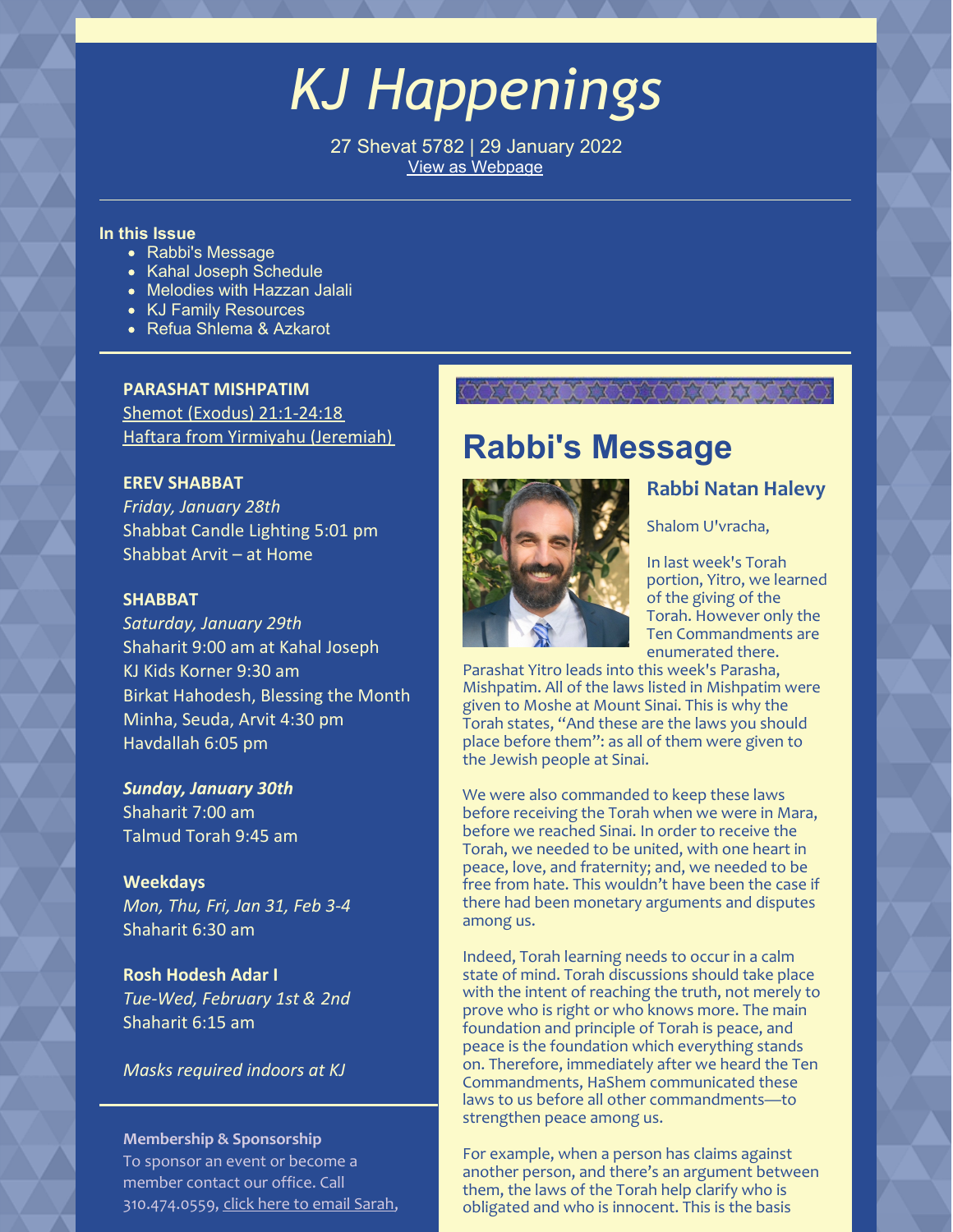or sign up online below.



**Shabbat Shalom**

upon which we decide such cases. When Yitro gave Moses advice about appointing judges, he stated that through following his advice 'all this nation will come to its place in peace.'

Yitro's intention was to enable us to have peace and tranquility within the Jewish nation by appointing special people to hear the claims of claimants and to make decisions in judgments. The Torah says that the world exists on three things 'Judgment, Truth and Peace'. All three are connected to the law.

### **Click to read [more](https://www.kahaljoseph.org/learning/rabbis-message/)**



## **Shabbat Melodies with Hazzan Saeed Jalali**





## **KJ Family Resources**



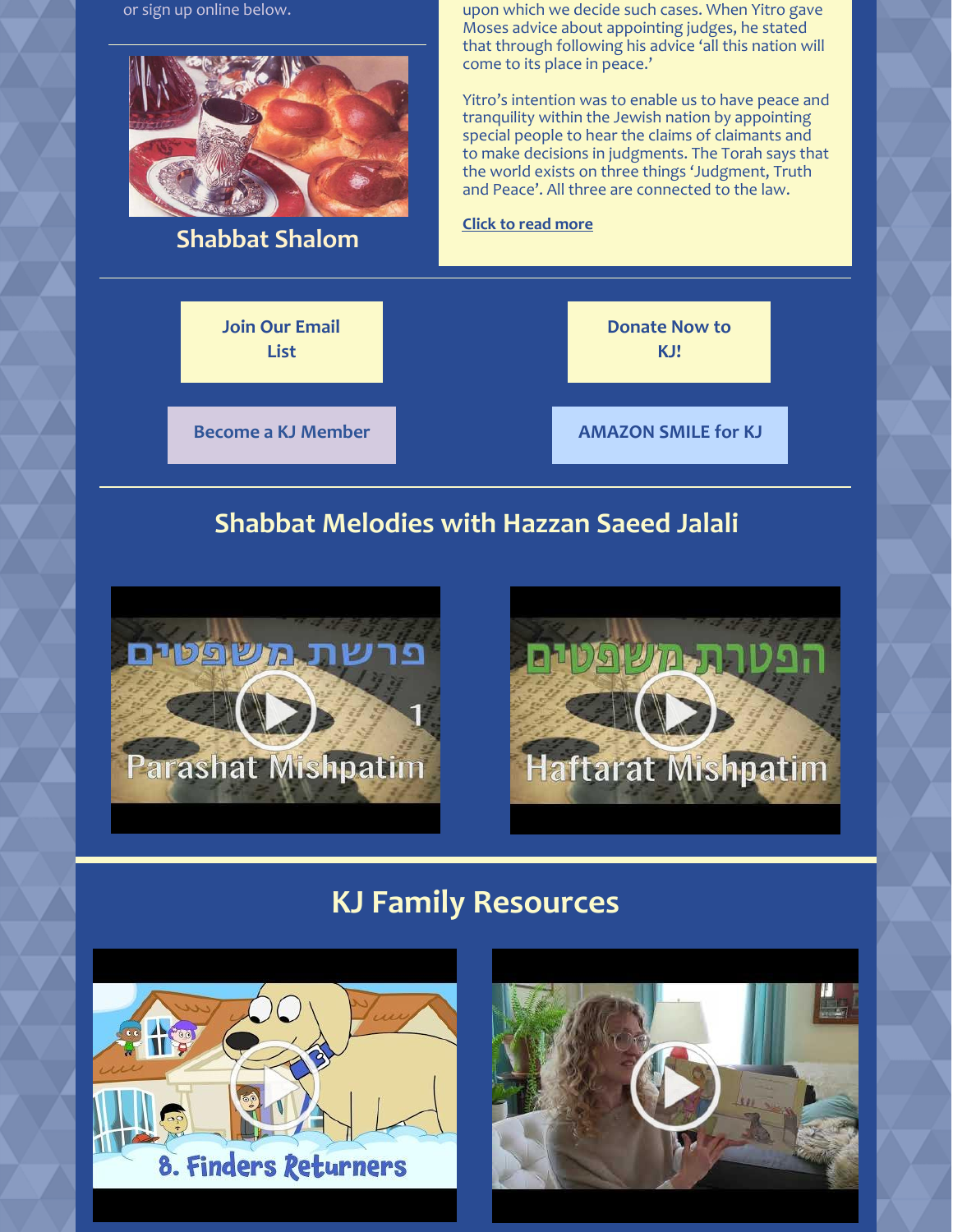RAdulat at Kahal

KAHAL KIDS KORNER CHILDREN'S ROOM IS OPEN!

abbat at Kah

## **Community Notices**

### **Masks Required at All Times at Kahal Joseph**

Dear congregants, Please help us keep everyone safe and keep Kahal Joseph open. We ask that you WEAR YOUR MASKS INSIDE THE BUILDING.

Thank you for your efforts to keep our community healthy and strong, Kahal Joseph's Board of Directors

### **Refuah Shelema**

We wish complete healing of body, mind, and soul to all those who are suffering with illness in our community, *including:*

> Ariella Rivka bat Tziporah Rylla Elias / Rahel bat Mazal Ben Elias / Benyamin ben Yohevet Latif ben Chanina Alexander ben Yehezkiel and Chana Hai Reiza Shimon ben Yosef v'Leah / Simon Saul Shmuel ben Yaacov v'Tova / William McAbian Tal ben Alona Basha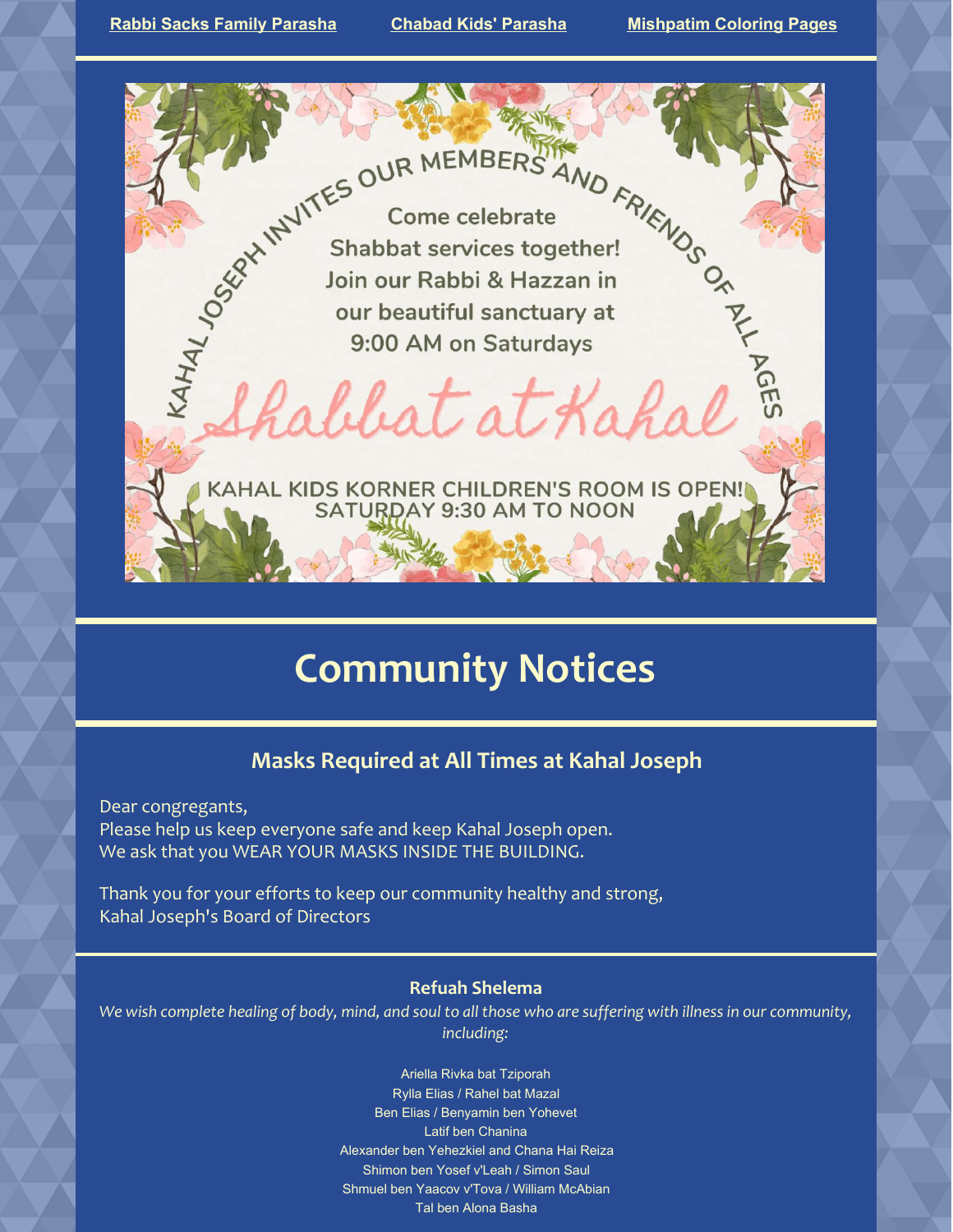Ezra ben Farha Sassoon Ezra Sylvia Cohen Mehry bat Miriam Hakimipour Tilda Levy Yvonne Moalim Florice Newberry Aliza bat Rahel Aliza bat Victoria Chaya Chana bat Batya Miriam bat Yetta Miryam bat Malka Chaya Rachel bat Simcha Ruhama Dina bat Rahel Karen bat Chana Meir Eti Esther bat Fortuna Ezra ben Rahel Albert Nissan ben Victoria Reuven Halevi ben Batsheva David ben Tova Rachel Bakhash / Rahel bat Dina Fouad Salem / Hayeem ben Naima Noach Yaakov ben Tzipporah Ori ben Nuphar Chaia

Meir Iny / Meir ben Sabiha

### **In Memoriam**

*We remember these yahrzeit anniversaries from January 29 to February 5, 2022. We light memorial candles, donate tsedaka, & attend Shabbat services to honor the memory of our loved ones.*

> **27 Shevat / Shabbat, January 29th** Ezra Avrahamy *Ezra ben Yosef* Nathan Bass *Nathan ben Yisrael*

### **28 Shevat / Sunday, January 30th**

Charles Dabby *Saleh ben Naima v'Yehezkel* Hilda Jacob *Haviva bat Masooda* Nassim Shamash *Nassim ben Sarah Khatoon*

### **29 Shevat / Monday, January 31st**

Ramah Duke *Rahma bat Salha Khatoun* Georgia Jiji Mordechai Sassoon *Mordehai Hayim ben Moshe*

#### **30 Shevat / Tuesday, February 1st**

Nagi Avraham *Nagi ben Murad* Shaul Cohen *Shaul ben David* Haim Elazar *Haim ben Yisrael* Catherine Moses *Khatoun Matana bat Masouda*

> **1 Adar I / Wednesday, February 2nd** Yosef Soffer *Yosef ben Eliyahu*

### **2 Adar I / Thursday, February 3rd** Abraham Aslan *Abraham ben Menashe* Aaron J. Moses *Aharon ben Yosef* Joseph Faraj Moses *Yoseph Faraj ben Yoseph Haim*